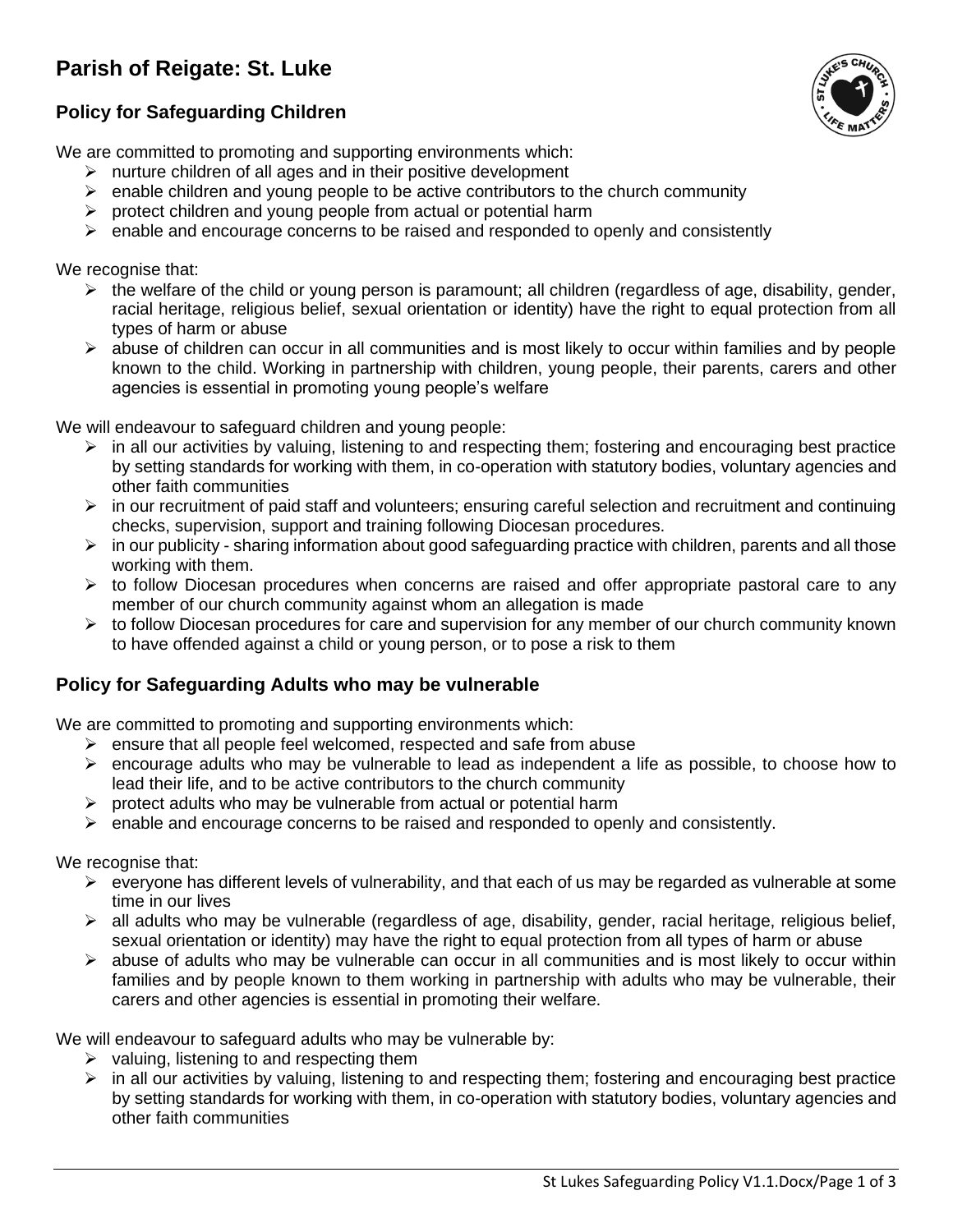- $\triangleright$  in our recruitment of paid staff and volunteers; ensuring careful selection and recruitment and continuing checks, supervision, support and training following Diocesan Procedures.
- $\triangleright$  in our publicity sharing information about good safeguarding practice with children, vulnerable adults, parents and all those working with them.
- ➢ to follow Diocesan procedures when concerns are raised and offer appropriate pastoral care to any member of our church community against whom an
- $\triangleright$  allegation is made
- $\triangleright$  to follow Diocesan procedures for care and supervision for any member of our church community known to have offended against a child or young person, or to pose a risk to them

## **Policy for Responding to Domestic Abuse**

- $\triangleright$  We are committed to promoting and supporting environments which:
- $\triangleright$  ensure that all people feel welcomed, respected and safe from abuse
- ➢ protect those vulnerable to domestic abuse from actual or potential harm
- $\triangleright$  recognise equality amongst people and within relationships
- $\triangleright$  enable and encourage concerns to be raised and responded to openly and consistently

We recognise that:

- $\triangleright$  all forms of domestic abuse cause damage to the survivor and express an imbalance of power in the relationship
- ➢ all survivors (regardless of age, disability, gender, racial heritage, religious belief, sexual orientation or identity) have the right to equal protection from all types of harm or abuse
- $\triangleright$  domestic abuse can occur in all communities
- ➢ domestic abuse may be a single incident, but is usually a systematic, repeated pattern which escalates in severity and frequency
- $\triangleright$  domestic abuse, if witnessed or overheard by a child, is a form of child abuse by the perpetrator of the abusive behaviour
- $\triangleright$  working in partnership with children, adults and other agencies is essential in promoting the welfare of any child or adult suffering abuse

We will endeavour to respond to domestic abuse by:

- $\triangleright$  valuing, listening to and respecting both survivors and perpetrators of domestic abuse
- $\triangleright$  in our publicity raising awareness about other agencies, support services, resources and expertise, through providing information in public areas of relevance to survivors, children and perpetrators of domestic abuse
- $\triangleright$  ensuring that those who have experienced abuse can find safety and informed help when concerns are raised
- $\triangleright$  working with the appropriate statutory bodies during an investigation into domestic abuse, including when allegations are made against a member of the church community in our care; ensuring that informed and appropriate pastoral care is offered to any child, young person or adult who has suffered abuse. Identifying and outlining the appropriate relationship of those with pastoral care responsibilities with both survivors and perpetrators of domestic abuse

# **Policy for online meetings**

We are committed to:

- $\triangleright$  Training all those who host a meeting under the banner of St Luke's church via Zoom
- $\triangleright$  Always use the waiting room option
- $\triangleright$  If the meeting is for children, young people or vulnerable adults, ensure at least two adult leaders are on the zoom link prior to letting others in
- $\triangleright$  We will not put people into breakout rooms unless we can ensure two adults leaders per group
- $\triangleright$  At the end of the meeting we will either close the meeting for all or ensure two adult leaders stay on the link until all the children, young people or vulnerable adults have left
- ➢ We will share the links / ID & Password publicly. We will only provide the links to those known to St Luke's church